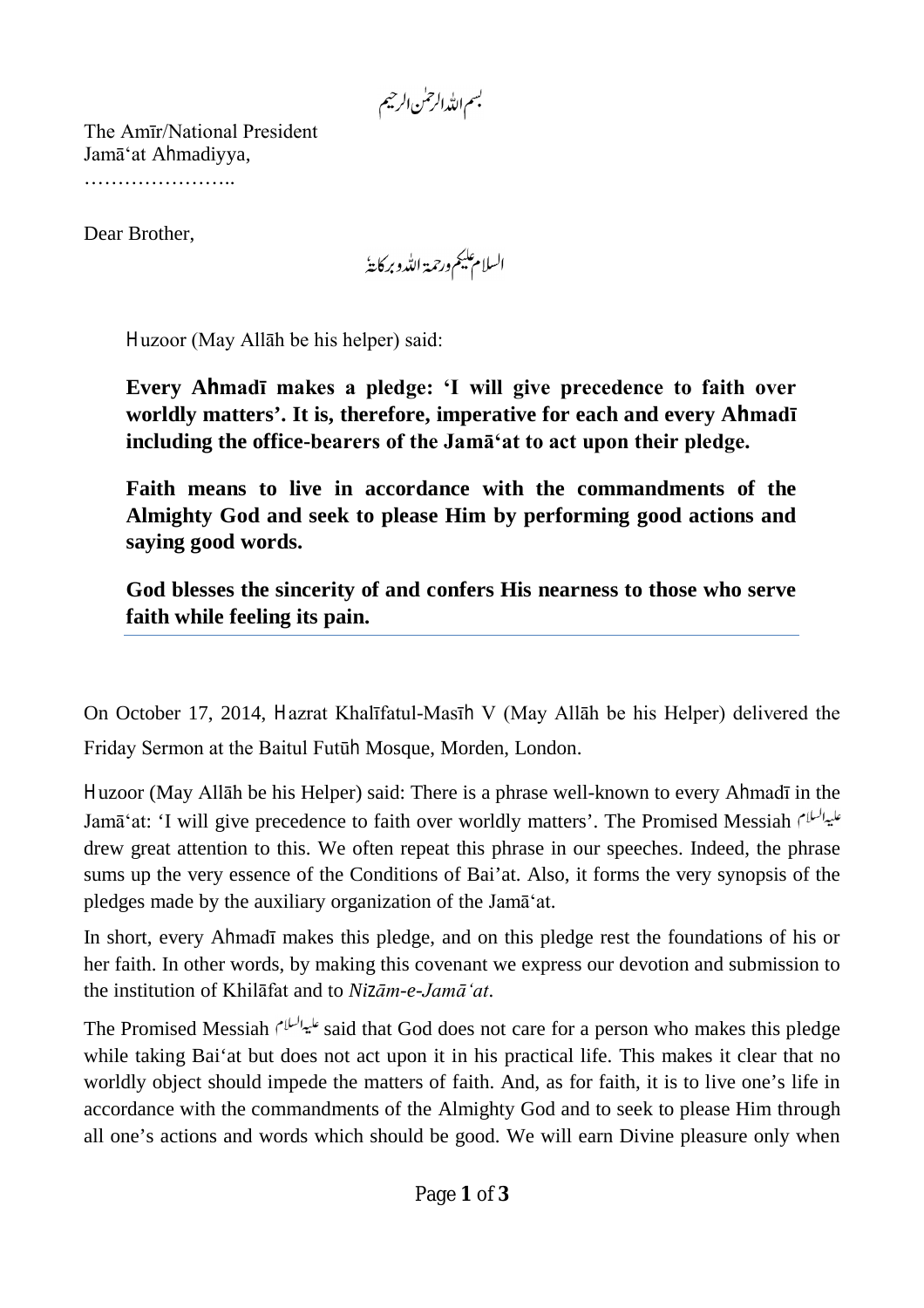we do not allow worldly matters to overtake the matters of faith; rather the matters of faith should be given precedence.

Huzoor (May Allāh be his Helper) said: God has not forbidden us to earn a living in this world. However, it is unwarrantable to allow worldly matters to become a hindrance to the progress of faith. This is why we have been taught not to treat faith with negligence. Only this can enable us to truly give precedence to matters of faith over worldly objects. We should always be mindful of the fact that we need to remove all such hurdles in our way as impede our progress in faith.

The Promised Messiah has not forbidden us to earn a living. The companions of the Holy Prophet also had trades and ran businesses but they gave precedence to faith over all worldly objects.

The Promised Messiah said that those who become slaves of the world and devote themselves to the worldly pleasures alone, they are overcome by the Satan who vanquishes them. But, those who are ever eager to see the progress of the faith are called the servants of God who overpower the Satan and prevail over his hosts.

Huzoor (May Allāh be his Helper) said: Salāt is a basic article of Faith, but most of the people do not observe it. If we do not populate the mosques keeping in view the highest and blessed purpose for which they are to be populated, our visits to the mosques will be futile. However, it is our duty to build mosques all over the world, so that we are able to make people the true worshippers of the Almighty God. For this we have to engage ourselves in planning in every country of the world. We have to establish the best ideals of human values and with all this even earning a living becomes an aspect of faith.

Huzoor (May Allāh be his Helper) said: The best thing is to render sacrifices that are timely and in accordance with the needs of the time. If we are not paying the Chandas and are giving precedence to our personal needs, or if we are not contributing towards the construction of the mosques and putting our own needs first, we are committing an unwarrantable act. The reason for this is that although it is warrantable to pursue our personal desires and goals, it is unwarrantable to pursue them at the cost of Faith. Therefore, we need to inculcate in ourselves such a spirit of sacrifice as enables us to win the pleasure of God. Therein lies our success and this is what constitutes 'giving precedence to faith over worldly matters'. We have been given the responsibility to do great tasks. We pledge to sacrifice our life, property, time and honour. Therefore, we should always ponder over how we could best utilise our capacities to give precedence to faith over worldly matters.

Huzoor (May Allāh be his Helper) said: Ahmadī parents have been assigned the great task of raising their children in a manner as enables them to serve Faith and inculcates in them from an early age the realization that they are expected to give preference to faith over worldly objects. Office-holders of every level, from local to central, having correct realisation of their status, should try and fulfil their pledge as indeed they should. God considers what passes